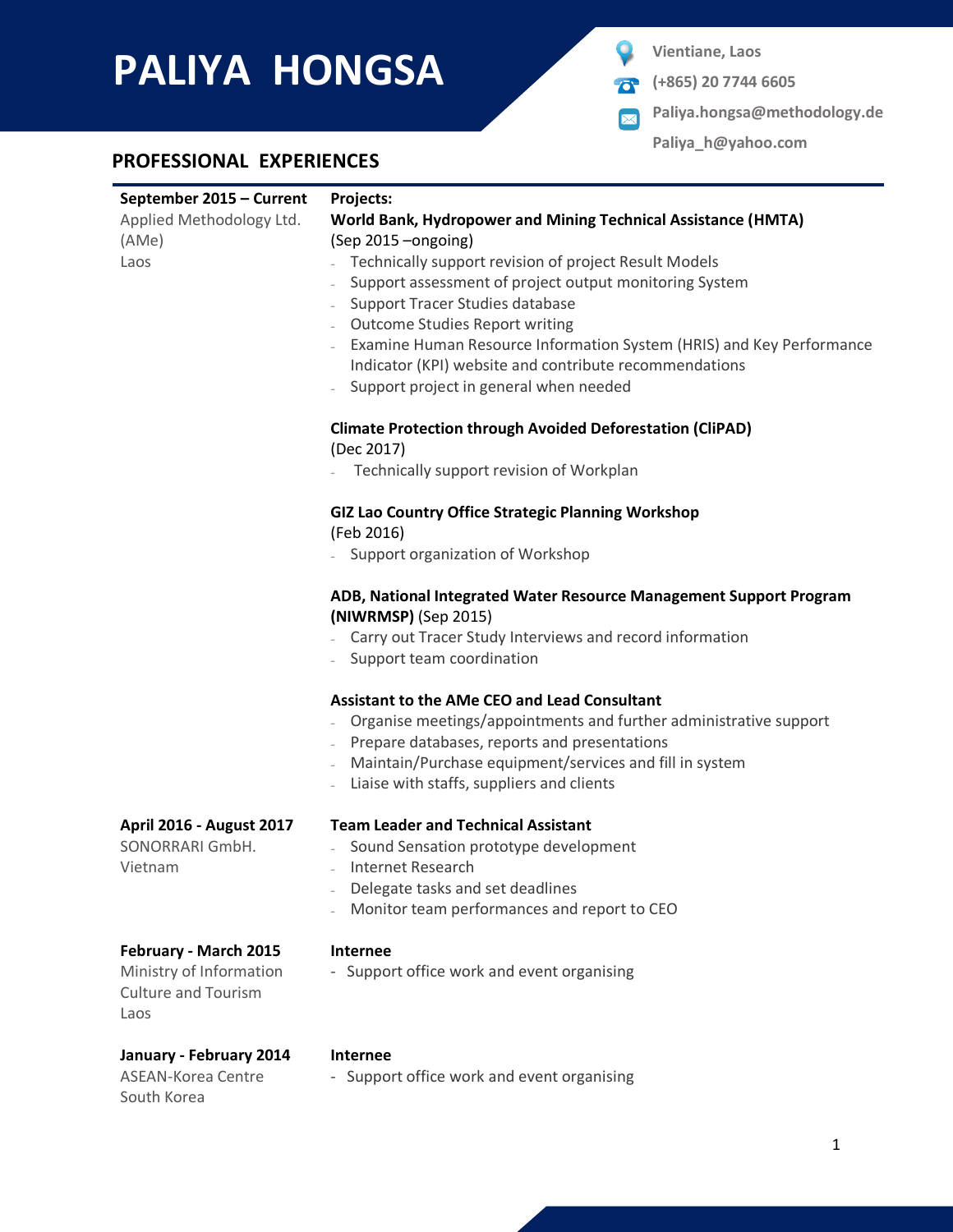# **PALIYA HONGSA**

**Vientiane, Laos**

 $\bm{\times}$ 

- **(+865) 20 7744 6605**  $\sigma$ 
	- **Paliya.hongsa@methodology.de**

**Paliya\_h@yahoo.com**

### **EDUCATIONS**

| 2009 - 2015   | <b>Bachelor of Tourism Management</b><br><b>National University of Laos, Lao PDR</b> |
|---------------|--------------------------------------------------------------------------------------|
| $2008 - 2013$ | <b>Bachelor of Art in English</b><br><b>National University of Laos, Lao PDR</b>     |

## **EXTRA CURRICULAR AND VOLUNTEER EXPERIENCES**

| 2013 - 2014         | <b>Exchange student of ASEAN Leaders Fostering Program</b><br>Daejeon University, South Korea                         |  |  |
|---------------------|-----------------------------------------------------------------------------------------------------------------------|--|--|
| 17-24 January 2013  | <b>General Assistant to TTG MICE Singapore</b><br>2013 ASEAN Tourism Forum, Laos                                      |  |  |
| 12-20 December 2012 | <b>Tour Guild to Malaysia team</b><br><b>16th ASEAN University Games, Laos</b>                                        |  |  |
| 15-21 November 2010 | <b>General Assistant to Transportation Committee</b><br>Vientiane 450 and Lao PDR 35 years Anniversary Festival, Laos |  |  |

### **SKILLS**

| <b>LANGUAGE</b> | <b>COMPUTER</b>    | <b>PROFESSIONAL</b>  |  |
|-----------------|--------------------|----------------------|--|
| Lao             | Word               | <b>Management</b>    |  |
| <b>English</b>  | Excel              | Administration       |  |
| <b>Thai</b>     | <b>Power Point</b> | <b>Multicultural</b> |  |
| Korean          | <b>Outlook</b>     | <b>Teamwork</b>      |  |

## **AWARDS**



**2012 Talent Show Contest Department of English**

**Faculty of Letters National University of Laos**



**2013 Talent Show Contest Department of English Faculty of Letters National University of Laos**



**2014 Weblog Correspondent ASEAN-Korea Centre**